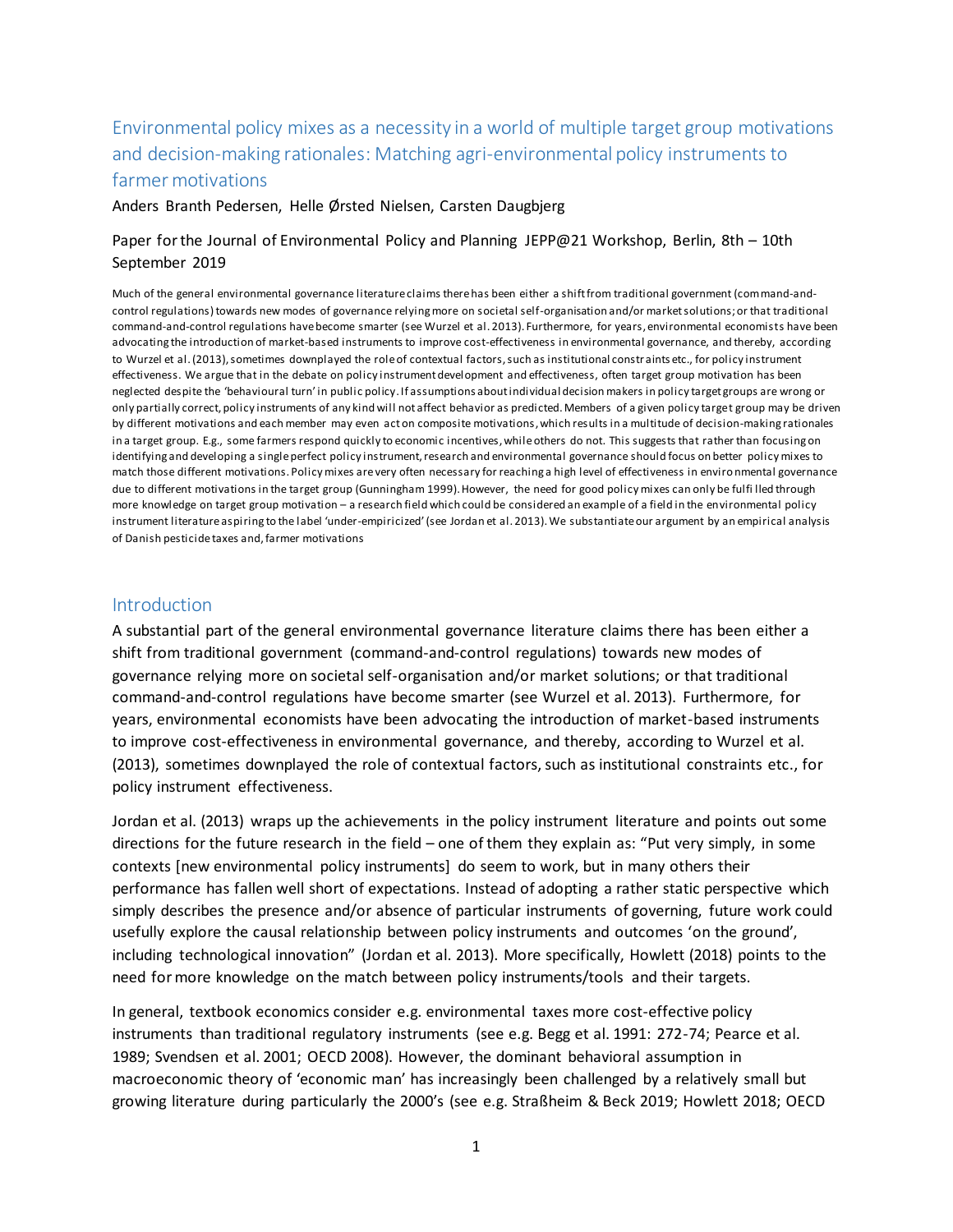2016; Jordan et al. 2013; Pedersen et al. 2012; Willock et al. 1999). Primarily through qualitative studies (xxxx), but also some quantitative studies (Pedersen et al. 2012; xxxx) demonstrating that additional motivations are at play in many target groups facing environmental policy instruments. Additionally, research shows that target groups can sometimes be divided in different segments according to their motivation (see e.g. Pedersen et al.2012; xxxx; xxxx;).

To meet this challenge of (mis)match between target group motivation and policy instrument, we argue that part of the solution could be to introduce more targeted policy mixes to increase the effectiveness by targeting multiple motivations in a target group. There are many examples of existing policy mixes. However, often there is a lack of a unifying overall logic behind the mix, with mixes being the result of a 'layering' processes where policy instruments and programs are added to already existing policies to address new concerns (Thelen 2003; Howlett & Rayner 2007). Because of layering, mixes can be (too) complex, costly to administer or even contain counter-productive instruments, resulting in tense relationships between the various parts of policy, and be difficult to change (Beland 2007; Grabosky 1995; Howlett and Rayner 2007, Kay 200???, Howlett et al, 2015).

Howlett (2018) and Weaver (2014) agree that there has been a tendency to consider the target group as a relatively homogenous group. As Howlett (2018) suggests, "what is needed in the study and analysis of policy formulation, design and implementation processes is a better, more systematic and empirically robust and supportable linkage of the expected behavior of policy targets to the full range of policy tools available" (Howlett 2018). After years of experimentation with various types of instruments in the field of environmental policy with mixed outcomes, we argue in this paper that, specifically, what is needed is more knowledge on the diversity of motivations within the target group of policy and how these motivations match the policy instruments. The multitude of target group motivations and their match with environmental policy instruments is a research field that might aspire to being 'under-empiricized' (see Jordan et al. 2013). A better theoretical and empirical understanding of target group heterogeneity is crucial for designing policies that more effectively address environmental problems. We argue that there is an urgent need for more knowledge on the range and distribution of decision-making rationales within a target group. For instance, some farmers might have motivations that comes close to 'economic man' while other subgroups/clusters within the target group display behavior which reflects other motivations more distant to 'economic man'. These can originate from e.g. peer group norms or individual attitudes (Weaver 2014). Therefore, well-crafted policies often need to be composed of a mixture of instruments to address a multitude of motivations within the target group to achieve optimal impact.

We substantiate our argument on the importance of knowledge on different motivations within target groups through an analysis of the evidence on Danish agri-environmental market-based policy instruments and farmer motivations – more specifically, Danish pesticide taxes.

While in the past farming was very much seen as an activity relying on and being in harmony with nature, it has now become evident that modern farming is associated with environmentally hazardous activities, contributing significantly to climate change, water pollution, air pollution and negative impacts on biodiversity. Over the last three decades, agriculture has been a key object of environmental regulation. Most agri-environmental regulation is based on traditional command-and-control instruments and not least environmental subsides. Further, particularly in Europe, farm income subsidies have increasingly been linked to environmental behavior (dubbed cross-compliance and 'greening' in the EU). However, the environmental impact of this 'greening' of agricultural income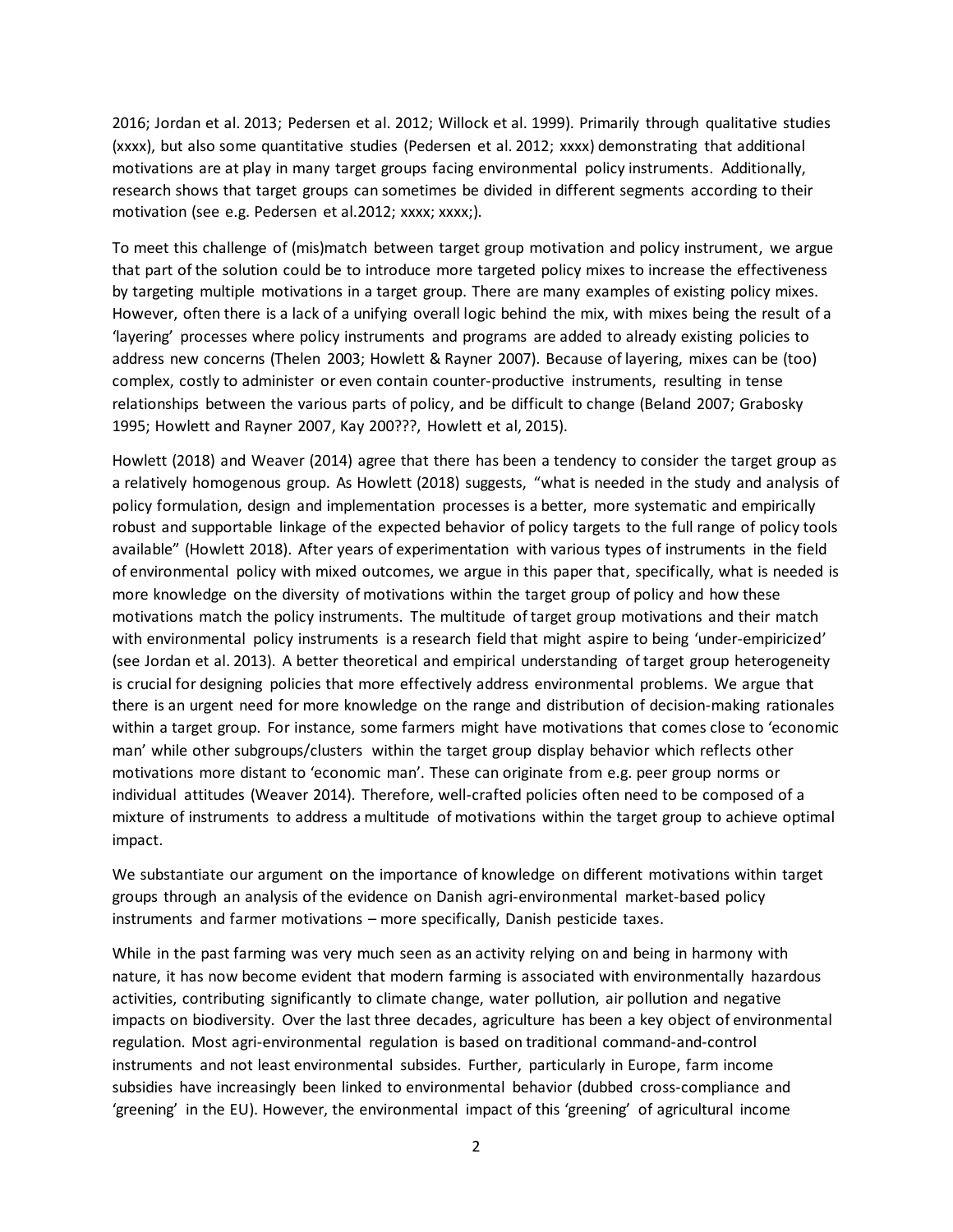support is dubious (Alons 2017). Additionally, an increasing amount of countries have experience in implementing agri-environmental taxes (see e.g. Pedersen et al. 2017; XXXX).

Market-based environmental policy instruments are designed to appeal to rational economic behavior amongst individual target group members. Unlike command-and-control instruments, market-based environmental policy instruments display very visible costs, and therefore we would expect farmers to respond in an economically rational manner to them, e.g. reduce the use or emissions of environmentally harmful substances to the new economically optimal level. While market-based instruments may not always result in economically rational behavior when directed towards consumers, farmers engaged in capital intensive modern farming can be assumed to behave in a business-like manner (refs).

However, given that much pollution in the farm sector is diffuse, such as nutrition run-offs from fields or impact of pesticides on ground water, bee populations etc., it is difficult to tax actual pollution. Therefore, the strategy has been to tax environmentally harmful farm inputs like fertilizers and pesticides, assuming that an increased price on input would lead to a decline in the use of the polluting input (Gunningham & Sinclair 2005). For pesticides use, there is a relatively direct relationship between the quantities or types being applied and pollution across all farm types. Therefore, from a behavioral perspective, we would expect that fairly similar economic motivational factors are at play amongst farmers in relation to pesticide taxation as farmers can be assumed motivated to optimize their profits and that it is relatively easy to determine the economically optimal use of pesticides.

Therefore, in relation to pesticide taxation, we would expect farmers, as a target group, to be homogeneous by displaying the most uniform motivations amongst individual farmers. In other words, we argue that pesticide taxation is the environmental policy field within the farm sector where we should be most likely to find a homogenous target group. If we can identify fairly similar motivations amongst farmers, the target group can be considered homogenous, providing support for the assumption found in behavioral economics that underpin much of the thinking behind market-based environmental policy instruments. On the contrary, if we find significant diversity amongst Danish farmers in terms of their motivations, the assumptions on uniform motivation upon which behavioral economics is based can be questioned and strong support for our clustered target group hypothesis, which assumes significant heterogeneity within target groups, can be obtained. The support for the cluster hypothesis can be considered strong when found in a situation where we most likely should not expect to find support for it.

We analyse the motivation of farmers when responding to the Danish pesticide tax that was introduced in 1996 and increased in 1998 and 2013. Denmark has implemented some of the most ambitious market-based agri-environmental policy instruments and has introduced what is probably the world's highest pesticide tax (Pedersen & Nielsen 2017). Because of price inelasticity, it can be assumed that there will be very limited or no response to a pesticide tax set at a relatively low level, as is the case in some countries (Pedersen et al. 2017). With a Danish pesticide tax set at high level based on ex ante economic assumptions regarding farmer behavior, traditionally, economists would expect relatively uniform motivations and responses to the tax. Based on farm survey data we establish the extent to which farmers as a target group responded homogenous to the initial tax in 1996/1998 and the increased tax in 2013.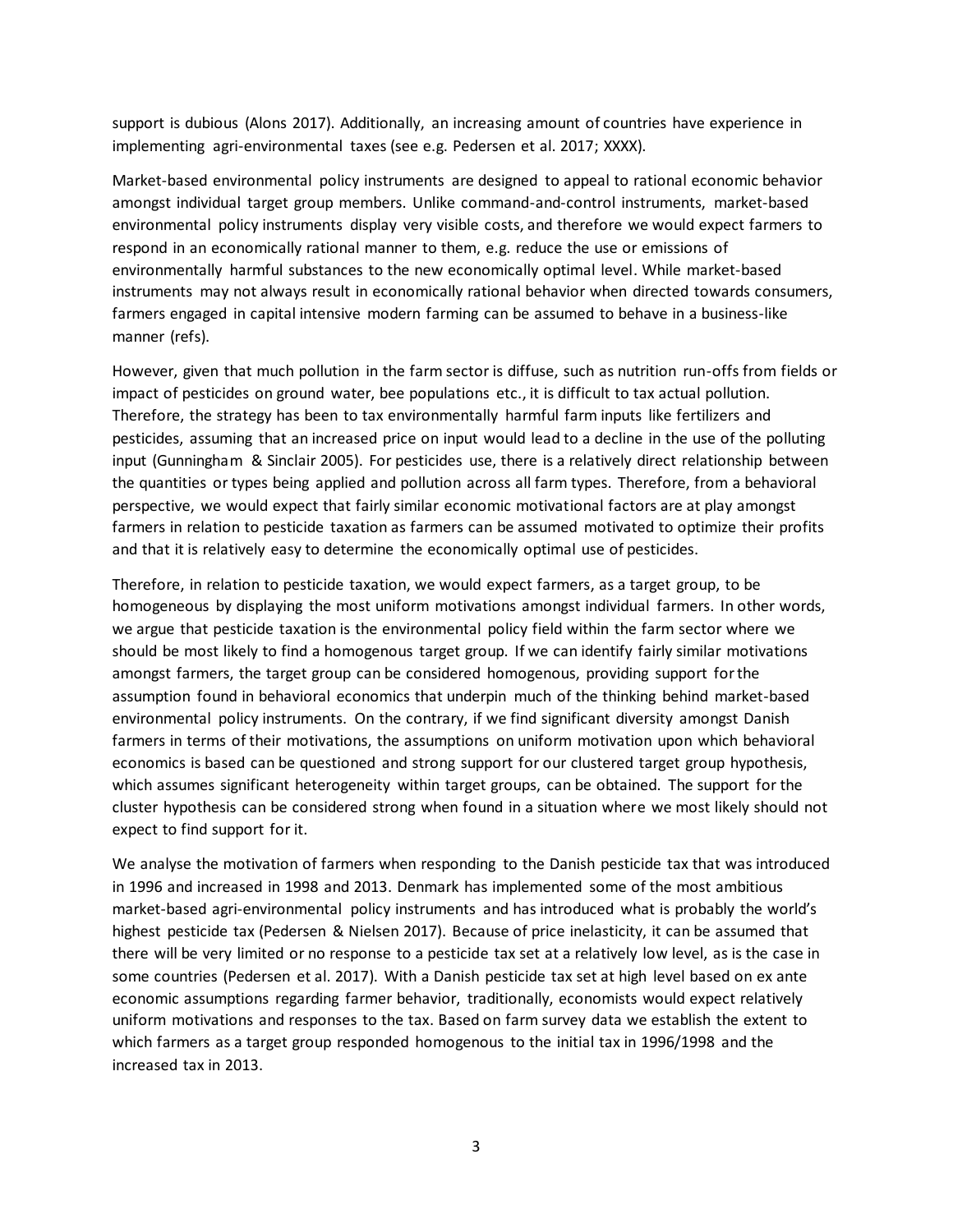First, we shortly recapitulate the broader literature on the link between policy instrument and target group behavior and the literature on policy mixes and farmer heterogeneity, followed by a section on market-based agri-environmental policy instruments. Finally, we analyse drivers for farmer decisionmaking – with a specific focus on farmer responses to agri-environmental market-based policy instruments in Denmark and discuss our findings.

## The literature on the link between policy instruments and behavior

The effectiveness of policy instruments, the degree to which they achieve the objectives of policy makers, hinges on the accuracy of the behavioural assumptions embedded in the instrument choice and design (Schneider & Ingram 1990; Nielsen 2012; Howlett 2018; Weaver 2014). Howlett (2018) notes that considerations about characteristics and behavior of policy target groups featured as important in seminal works on policy interventions such as Dahl & Lindblom (1953), Laswell (1954), and Lowi (1966). But these considerations gave way to more theoretically-based models of policy targets as utilitarian, self-interest maximizers, as economists began to dominate the policy analysis field from the 1980s onwards (Howlett 2018; refs. to policy analysis books).

This was, perhaps particularly, evident in environmental governance where environmental economists applied a welfare economic framework to advocate for a switch from command-and-control regulation to market-based instruments such as pollution charges and tradable quotas (Pearce et al. 1991; Kolstad 1999; Ekins 1999; OECD 2001). Assuming that businesses act as profit-optimizers and individuals as utility maximizers more generally, such instruments would deliver on policy objectives at the lowest cost and might even ensure ongoing environmental improvement as it would be economically optimal especially for businesses to innovate to keep down environmental costs (ibid).

The engine in this model is the rational decision maker who is 1) motivated by profit or other forms of utility of a self-interested nature and 2) cognitively able to translate economic incentives into economically optimal choices (Jones 2001; Nielsen 2010). However, behavioral economists and cognitive psychologists (Tversky and Kahneman xxx; Camerer xxx; van den Bergh et al. 2000) have amply demonstrated the empirical shortcomings of this model. At the core of this research is the recognition that much human behavior is guided by selective use of information, cognitive shortcuts and biases, leading to systematic and widespread deviations from optimized decisions. Despite recognition in the form of Nobel prizes to both Herbert Simon (1978) and Daniel Kahnemann (2002), it was not until the publication in 2008 of Thaler and Sunstein's book 'Nudge' that the behavioral approach made a significant impact on the policy instrument literature and on policy-making (Straßheim & Beck 2019; Olivier, 2017; Howlett 2018; Halpern 2015). Since then behavioral public policy has proliferated as a field, aiming to design policy instruments that guide policy targets towards rational behavior through deliberate choice architectures.

Behavioral policy research as it has evolved focuses primarily on the cognitive dimension of the behavior, i.e. the ability of decision makers to make fully rational decisions. In fact, nudging is touted as interventions that help people make decisions in line with their own interests (Battaglio et al. 2018), which may or may not be the case when it comes to environmental policies. This raises the issue of motivation – or what could be described as the objectives pursued, the values guiding action or even as the content of their utility function (Simon 1997: 282; Schneider & Ingram 1990; Weaver 2014; Howlett 2018). The question of motivation has been addressed in the socio-legal literature on regulatory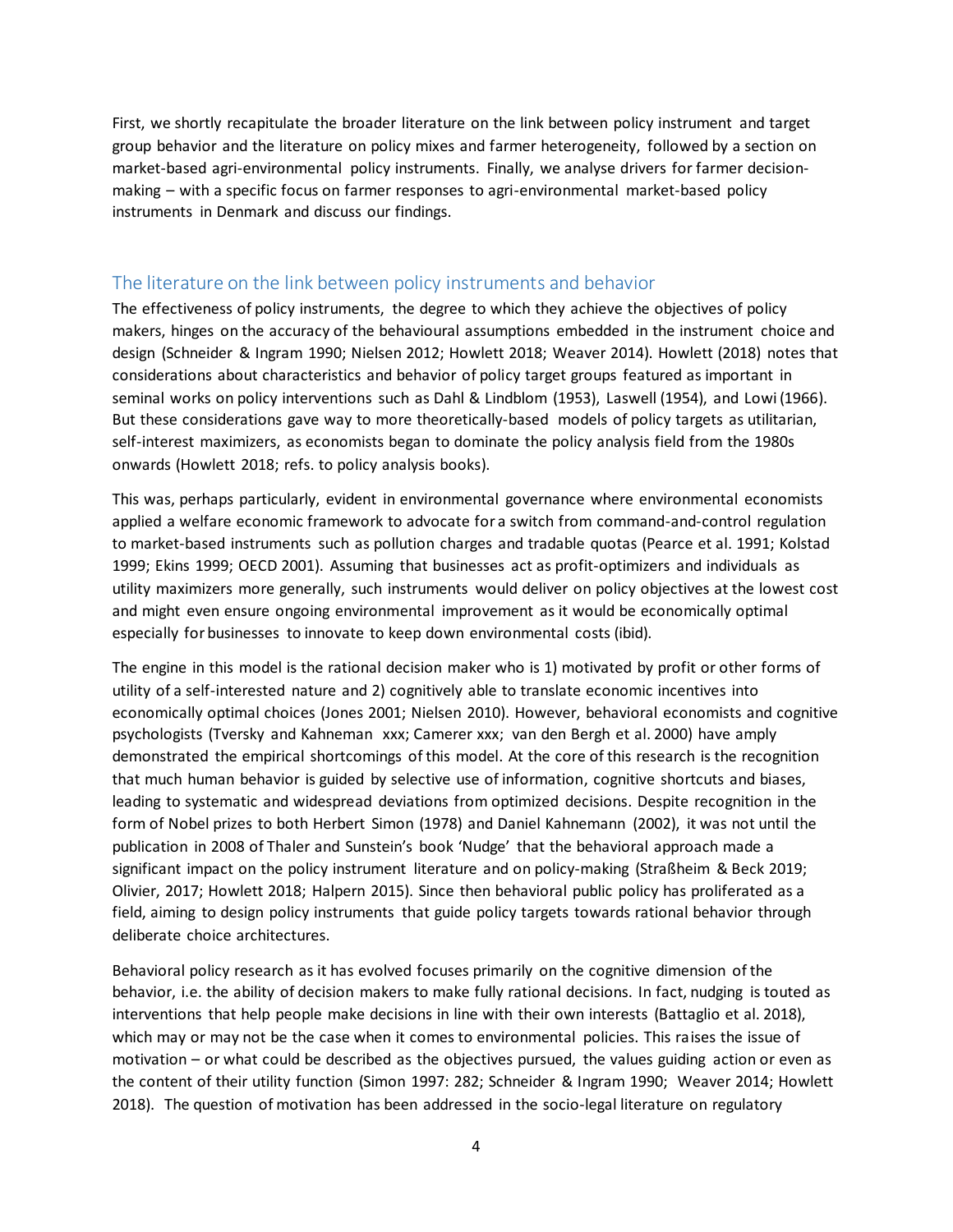compliance. Studies of businesses' and citizens' motivation to comply (or not comply) with regulatory requirement have identified three general types of motivation: economic motives, where decisions are based on economic rewards or costs (e.g. sanctions); social motivation, where behavior is driven by the desire for social approval, and normative motivation, which indicates a morally based duty to comply (Nielsen and Parker 2012; Gunningham and Kagan 2005; May 2005). In other words, it cannot be assumed that policy target behavior is driven by self-interest or monetary calculations, and we should expect heterogeneity in motivation among targets (Gunningham and Kagan 2005; Nielsen and Parker 2012; more refs). This does not necessarily imply that policy targets segment neatly into groups driven by different motivation forms. Nielsen and Parker (2012) in a study of the 1,000 largest Australian companies found that each company was driven by multiple forms of motivation, but in various constellations, which were also context dependent.

These insights have not carried over into the literature on economic instruments for environmental policy. Yet, for MBIs to work policy targets must be motivated by economic incentives. If a sizable share of the policy targets are not or only minimally motivated by economic incentives we should not expect MBIs to work as effectively as predicted by economic models; instead it may be necessary to bring into play different or complementary policy instruments that take into account other types of motivations. Likewise, when designing economic instruments it is important to understand what it takes to activate economic motivation, i.e. the magnitude of the economic incentive (taxes or subsidies) may influence the weighting of economic motivation.

Pedersen et al. (2012) find that literature identifying typologies of farmer motivations overlap, but the specific types of motivations also vary by the framework of the study, types of farms included etc. Furthermore, they find that a similar characteristics of these typologies is the recognition that "… farmer decisions are shaped by a multitude of values and goals, including profit, but also the intrinsic value of being a skilled farmer, professional and community recognition and environmental stewardship".

Altogether, this suggests that policy instrument research and design need to pay attention to the motivational structures of policy targets and that it may be necessary to identify policy mixes which effectively address heterogeneous target groups for the policy.

We argue that much more research is needed on heterogeneity/homogeneity in target group behavior and the responsiveness to policy instruments – there is a need for the introduction of well-designed policy mixes which can handle different motivations.

## The policy mix literature

Policy instruments have often been used in a single instrument strategy where policy instruments have been treated as alternatives to each other rather than as potentially complementary (Gunningham and Sinclair 1999). Though many public policies are composed of a multitude of instruments, they may not be a result of a deliberate strategy to design a coherent policy in which instruments are complementary. Rather, a multi-instrument policy may be a result of layering in which one of several layers of instruments are added to an existing policy to address new concerns emerging on the agenda (Thelen 2003; Howlett & Rayner 2007). In such situations, the policy may lack a unifying overall logic behind the instrument mix, resulting in what Kay (2007) calls tense layering. Gunningham and Sinclair (1999) analyse different types of mixes and touches on the behavioural link – for instance when stating that 'to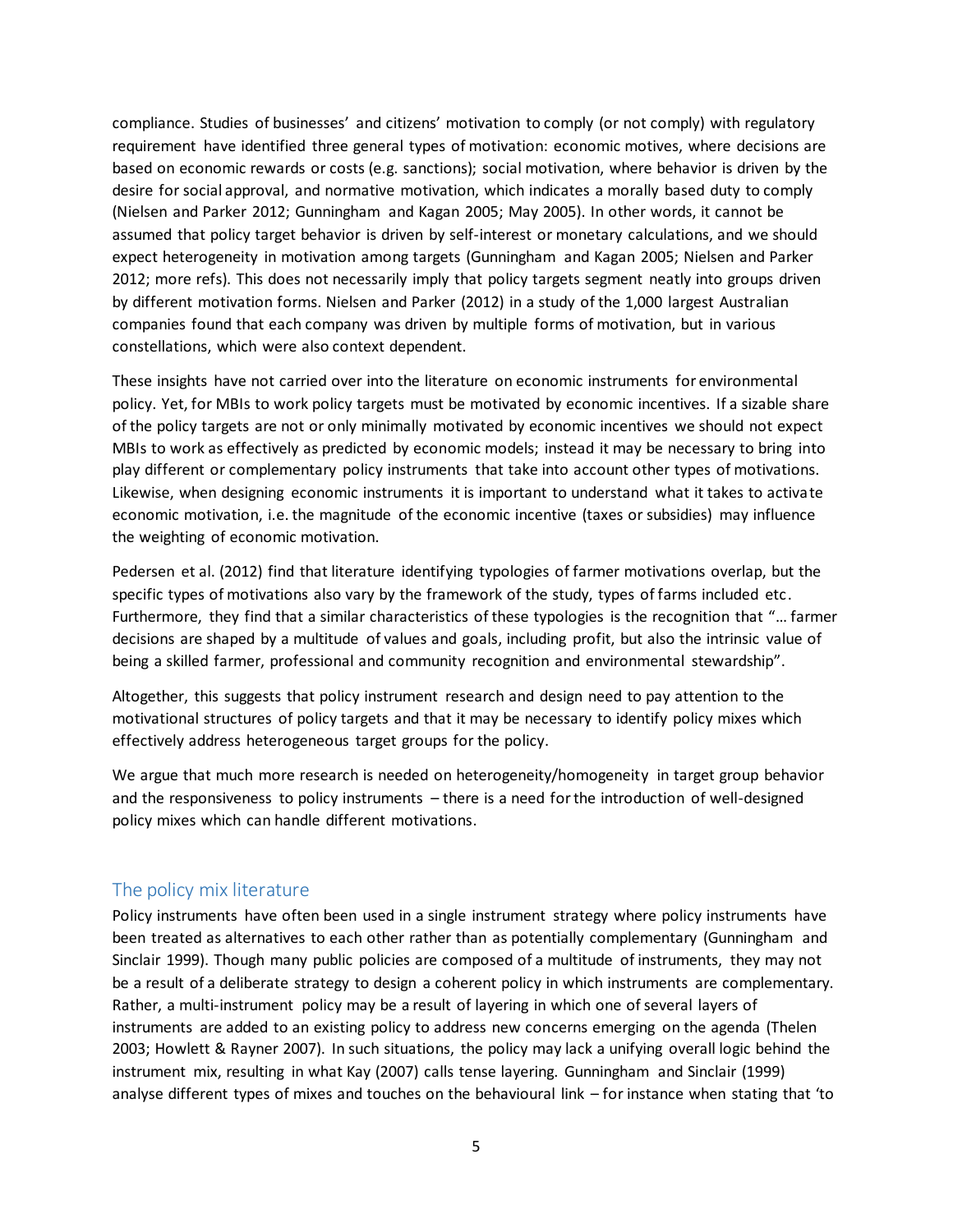the extent that firms behave in less than rational ways' voluntarism might be complementary to economic instruments etc.

[to be developed a bit more]

### Farmer motivations and (lack of) responses to environmental taxes

As mentioned above, it was not until Thaler and Sunstein's book 'Nudge' (2008) that the behavioral approach started having a significant impact on the policy instrument literature and on policy-making (Straßheim & Beck 2019; Olivier, 2017; Howlett 2018; Halpern 2015). There were studies on farmer motivation before Thaler and Sunsteins book, but apparently the research interest in farmer motivation increased.

In the international literature there are examples of research on the multiplicity of farmer objectives going back to the 1920's (UK) and the 1940's (US) according to Garforth & Rehman (2006). However, in the UK this literature was dormant until Mitchell's (1968) Bristol study and Gasson's (1973) groundbreaking empirical research on farmers' values and goals, where he identified four different farmer types differentiated by the values that drive their decisions (Garforth & Rehman 2006). According to Garforth & Rehman (2006: 19), this research was important since it ''established [a] recognition that farmers' goals and values are complex, and that dividing [farmers] into behavioural types on the assumption of simple profit maximizing behavior is increasingly difficult to sustain''. This research initiated an interest in farmer objectives where one of the common features of this literature is the 'elicitation of farmers' objectives, which are later used to derive classifications and hierarchical structures of goals' (Garforth & Rehhman 2006). During the 2000's a literature more oriented towards deriving orientations and categories of farmers as defined by their stated objectives has developed (see e.g. Garforth & Rehman 2006; Pedersen et al. 2012). For instance, studies show that the weighing of economic motivation against other types of motivations can vary among farmers (Jørgensen et al. 2007; Burton et al. 2008; Nielsen 2009; Greiner & Gregg 2011). This does not mean that large groups of farmers are not motivated by prices and expenditures at all – what it does mean is that there is a variation in the magnitude of the economic motivation. Bartkowski and Bartke (2018) find in a meta study of European studies that only two of 47 studies on economic motivations among farmers indicate that economic motivation is not having an effect at all.

There is now a substantial literature on what motivates farmers' decision-making in relation to responding to environmental policy measures. The studies cover a broad array of environmental decision making situations, but the studies only seldom analyze the role of economic optimization in relation to taxes on agricultural inputs and make the coupling to farmer motivation. A case where we from a behavioural economics perspective would expect to find the most uniform motivations and policy responses to the policy instrument. The reason for the lack of research in this subject might be that often implemented agri-environmental tax design have too low tax levels to ignite any changes at all – consequently there might be no effect to observe.

### Experiences with environmental taxes on business inputs

In general, one of the environmental tax challenges across countries have been to introduce optimal tax designs. In many countries, taxes are differentiated and not uniform as the textbooks prescript – e.g. consumers are often taxed at a higher rate than producers are (see e.g. Svendsen et al. 2001). A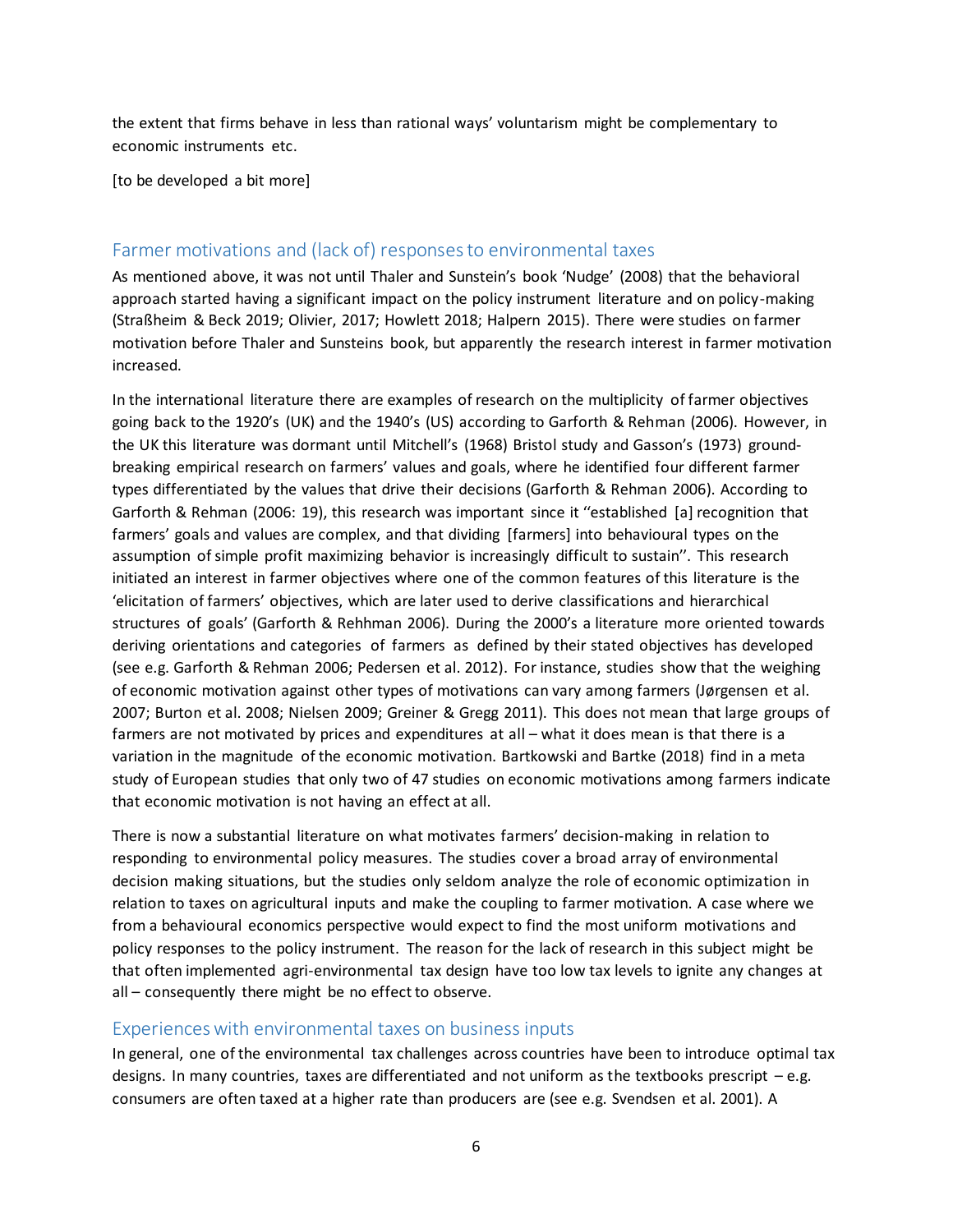connected challenge has been to impose taxes on certain businesses. Strong policy networks clustered around these businesses can often successfully avoid environmental taxation or succeed in getting more favorable tax designs than other societal groups (see e.g. Daugbjerg and Pedersen 2004; Schuerhoff et al. 2013). This has also been a challenge within the agricultural sector.

Tax designs need to be carefully designed to have a behavioural effect on the target group. If they are not, there is a risk that they will be ineffective. There is evidence of successful examples of application of economic instruments (Andersen and Ekins 2009), but on the other hand there is also evidence that sometimes environmental taxes do not produce the types of responses expected from the target groups. The reason can for instance be that the policy process leading to the introduction of the environmental tax results in a flawed tax design with only very little incentive or that the text book assumptions in ex ante policy analyses based on neo-classical economic models doesn't match realworld target group behavior (see e.g. Speck et al. 2006). We argue that some individuals in a target group might come close to the neo-classical behavioural ideal while others might be influenced more by other motivations. This affects the effects of the tax and therefore also the policy recommendations.

There is not a large experience in OECD countries with introducing environmental taxes in the agricultural sector on e.g. business inputs like pesticides and fertilizers (OECD 2010) and often tax levels have been lower than the textbooks recommend what makes it difficult or impossible to analyse behavioural effects.

There is some variation in the literature on the evidence of which countries have introduced environmental taxes on pesticides and fertilizers, which might be explained by the fact that some of the taxes have been very low, with only a purpose of covering administrative costs etc. It is a fact though that the numbers of this type of taxes being implemented are relatively low.

The Nordic countries (Denmark, Finland, Iceland, Norway and Sweden) have all introduced pesticide taxes on agriculture (Andersen et al. 2001; Danish Competition Authority 2006: 253; Pedersen et al. 2015). However, the Finnish pesticide fee was repealed in 2007 (OECD 2009). Italy, France and some North American states (e.g. British Columbia and Washington) have also introduced pesticide taxes on agriculture (Pedersen et al. 2015 based on OECD & EEA 2014; UNDP (undated)). The Danish pesticide tax is on average by far the highest of these taxes.

Fertilizer taxes have been introduced in Austria (abolished 1996 when Austria joined EU (Söderholm 2009)), Denmark (but only targeted towards small farms and other sectors (Söderholm 2009; Nielsen 2010)), Finland (abolished 1995 when Finland joined EU (Söderholm 2009)), Italy, Norway (abolished 2000 (Söderholm 2009)), Sweden and the US (Louisiana) (OECD 2012; Söderholm 2009; Speck & Paleari 2016).

Additionally, the Flanders region in Belgium has introduced a manure tax and a water pollution tax, and the Netherlands have introduced a nutrients tax (abolished 2006 because of an EC court decision (Söderholm 2009)) and a levy on water pollution (OECD 2012).

Regarding effects of the above-mentioned taxes, the literature is very sparse – partly because some of the taxes probably have not been expected to change behavior due to low tax levels – e.g. the Finnish, Icelandic and Swedish pesticide taxes, and the Norwegian fertilizer tax (see Andersen et al. 2001; Gunningham & Sinclair 2005; Söderholm 2009). Furthermore, demand for the taxed products can sometimes be inelastic (Gunningham & Sinclair 2005). However, the Danish pesticide tax has a size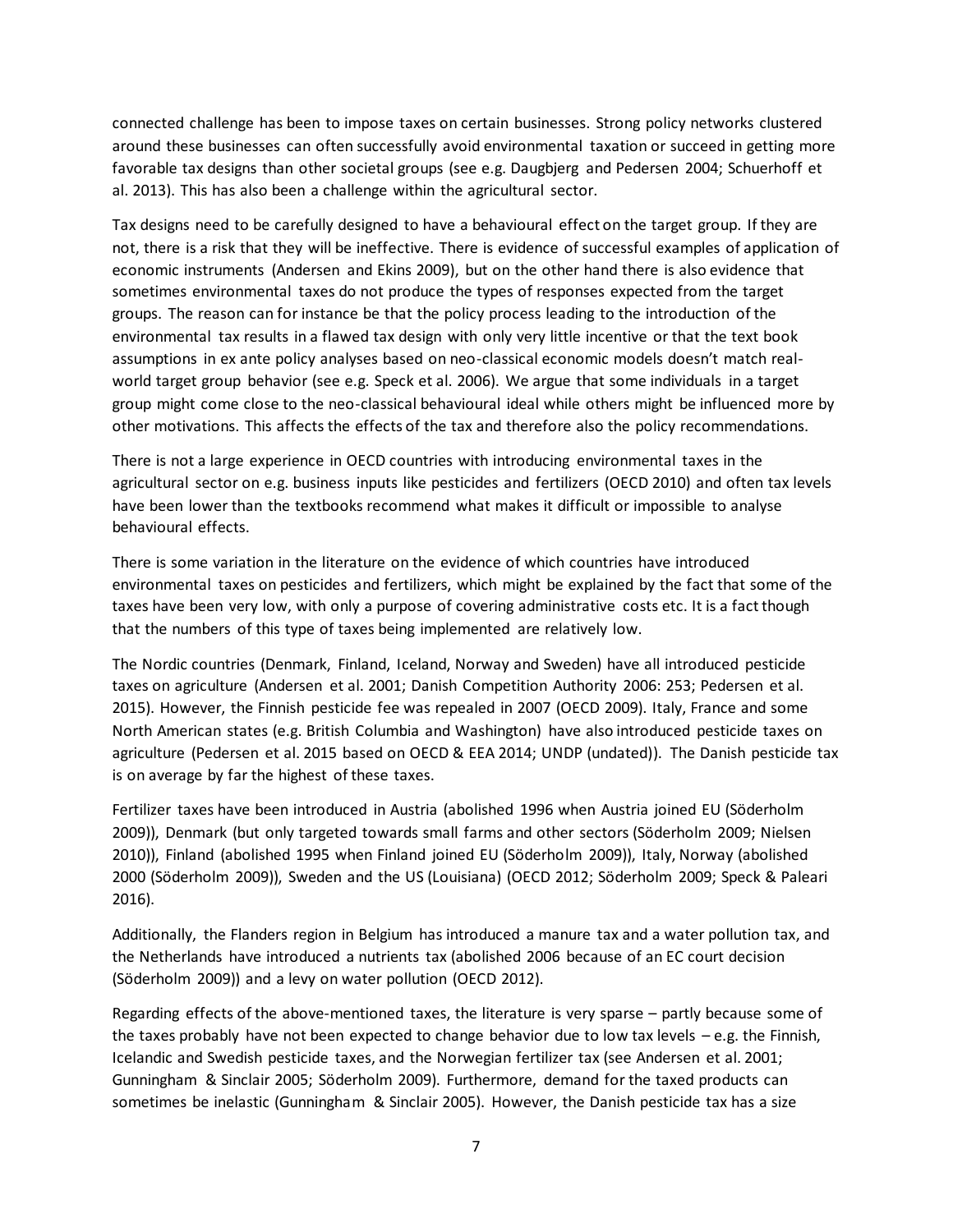where substantial behavioral changes have been predicted in ex ante economic analyses both when the tax was introduced in 1996, doubled in 1998 and reformed in 2013.

#### Farmer responses to the Danish pesticide taxes

Below, we discuss the main drivers for Danish farmers' decision-making, more specifically, the farmer responses – and motivations behind this - to pesticide taxes.

Denmark's first pesticide action plan was implemented in 1986 with one of the most important aims being to cut pesticide use by 50 pct. before 1997 (Pedersen & Nielsen 2017). During the period 1986- 1996, this part of the plan was primarily implemented through the introduction of information tools – e.g. better information on environmental effects when farmers were taking advice from agricultural advisors – more research, better education (e.g. mandatory spray certificates), and mandatory registration of pesticide use. During the 1990's it became evident that this policy mix could not deliver the ambitious 50 pct. cut in pesticide use, and a pesticide tax based on the retail prices of pesticides was introduced in 1996 to supplement the introduced instruments (Pedersen & Nielsen 2017). Tax levels were at 15% on the retail price (excluding VAT and other taxes) for fungicides, herbicides and growth regulators and 37% for insecticides (because insecticides were often cheaper). Ex ante assessments indicated that the tax, under different assumptions, would deliver, in isolation, a reduction in pesticide use of 8 pct. assuming a price elasticity of -0.5 (Ministry of Taxation 1995). However, it soon became clear that despite adding the pesticide tax to the policy mix, a 50 pct. reduction was still not achieved (Pedersen & Nielsen 2015), what led the government to double the pesticide taxes on average from 1998. Before the introduction of the new tax levels, a new ex ante assessment assuming economic rational farmers was performed, indicating how much the new tax would decrease the pesticide use. This time a reduction of pesticide use at 8-10 pct. were calculated ex ante assuming a price elasticity at - 0.75 (L44 1997/98; Ministry of Taxation 2004). The tax was never the subject of a full-size ex post evaluation, but based on the development in pesticide use, grain prices etc. the assessment in Pedersen et al. (2015) is that the tax only had a small effect on pesticide use, at best.

Continued problems in reaching the aims of the policy – in combination with a 35 pct. increase in pesticide use since 2007 – led to the implementation of a fifth pesticide action plan in 2013. A new and better pesticide use indicator – based on pesticide load – was introduced and a new aim of 40 pct. reduction in pesticide use 2011 to 2015 was introduced (later prolonged to 2016) (Danish Government 2013). The most important instrument was a comprehensive reform of the pesticide tax. The tax was reformed to become a 'true' environmental tax, since the tax base was changed from a fixed percentage on top of the retail price of the pesticide, to an individual tax rate of each and every pesticide based on that particular pesticide's human health effects, environmental fate and environmental toxicity (effects on non-target organisms) (Pedersen & Nielsen 2017). Furthermore, overall tax rates were increased substantially – corresponding to more than a doubling of the previous tax rate on average if assuming no behavioral changes (Nielsen et al. 2019). Again, ex ante expectations on effects of the tax were based on assumptions on economic rationality: "Preliminary analyses indicate that the new pesticide tax can reduce current pesticide use of fungicides, insecticides and herbicides in grain and rape with 40 to 50 pct. The reduction is primarily caused by an economically rational change of pesticide product selection, substituting pesticides with a high load, and therefore expensive, with cheaper pesticides with a lower load, secondarily a smaller reduction in overall pesticide use" (Ørum et al. 2013, our translation).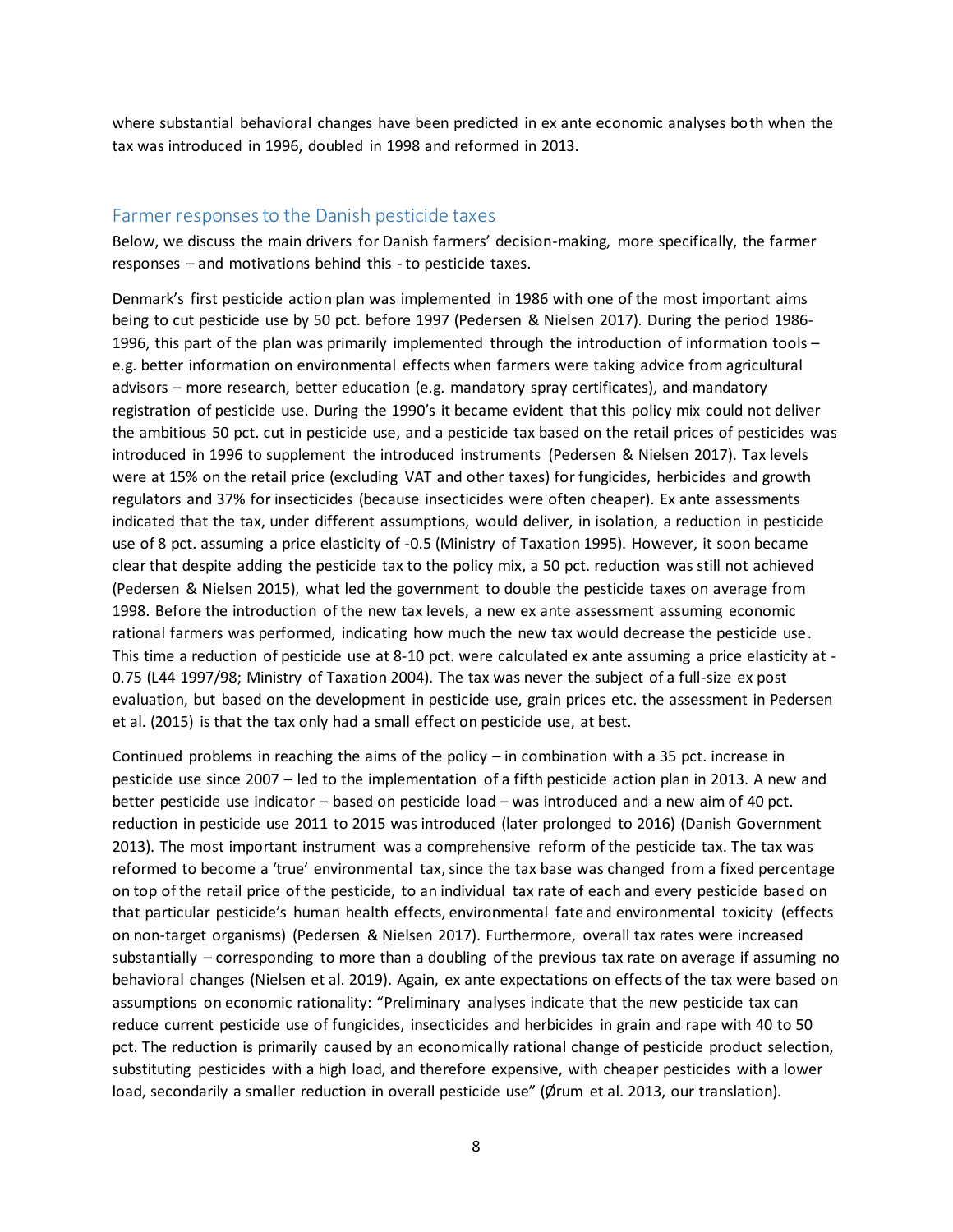Currently, the Danish Environmental Protection Agency (2019) has two indicators for pesticide load. One is based on the sales figures for pesticides while the other is based on farmers' mandatory registration of use in individual spray journals. During the period 2011 to 2017, overall load has decreased by 44 pct. according to the sales figures, while the decrease is 27 pct. according to the farmers' registered use figures (from 2010/11 to 2016/17) or only 12 pct. if measuring from 2011/12 to 2016/17. One of the reasons behind the differences in the two statistics are that farmers hoarded many pesticides before the tax increase in 2013 (ibid). We know for a fact that some of these pesticides were still stored in 2017 (Nielsen et al. forthcoming) resulting in an 'artificial' low pesticide use based on sales figures in the years after 2013, since some farmers still use stored pesticides and consequently bought less pesticides than normal. Consequently, it is deemed more precise to rely on the actual use as registered by the farmers, which indicate that a quite impressive reduction in load has been reached at a size within the range of 12-27 pct. (depending on baseline year), and maybe even a bit more if there are still a small amount of hoarded pesticides out there, but there are no indications that Denmark reached the 40 to 50 pct. reduction which the ex-ante calculations indicated prior to the introduction of the tax.

The pesticide tax has been an important element in the Danish pesticide policy since 1996, but as demonstrated, the pesticide tax has not been able to fulfil the high expectations of ex ante calculations based purely on economic rational farming. A closer look at Danish farmers' motivations can provide some answers to this gap.

## Farmer motivation as an explanation for not meeting the ex-ante expectations

Through a 2009 survey distributed to 1.740 Danish farmers (1.164 responses), Pedersen et al. (2012) demonstrate by using cluster analysis that 45 pct. of Danish farmers are more economically motivated and resemble the agent in economic models. Another cluster consists of 32 pct. of the Danish farmers – these 'production-oriented farmers' are more focused on optimizing yield and pay less attention to pesticide prices. Furthermore, they are above average attentive to having 'clean fields' completely free of weeds compared to other farmers. These farmers are more professionally oriented in the sense that they are driven by a motivation to do a good job as a farmer (see e.g. Gasson 1973) and/or maybe an orientation to demonstrate skilled performance (Burton et al. 2008; see also Nielsen 2009).

In other words, farmers are differentiated by the types of rationales they prioritize in their decisions to use pesticides. These findings have some connection to other typologies, including Gasson (1973) and Brodt et al. (2006), but compared to these, Pedersen et al. (2012) add a new element by indicating "... that attention to prices and attention to production represent two different dimensions, which are mixed as a general business orientation in other studies, e.g. in the production maximiser identified in Brodt et al. (2006)".

Furthermore, Pedersen et al. (2012) find, based on data on farmers' self-reported perceptions of policy effectiveness, that these two groups differ significantly in their response to policy instruments; farmers who focus on yield and less on prices, indicate less responsiveness to economic policy instruments than those farmers focusing very much on prices. For instance, farmers are asked about their responses to a hypothetical significant increase in the pesticide tax, and here, farmers in the more economically motivated cluster indicates a stronger inclination to respond to a significant tax increase by reducing their use of pesticides than farmers in the more production-oriented cluster. All these findings are statistical significant (Pedersen et al. 2012).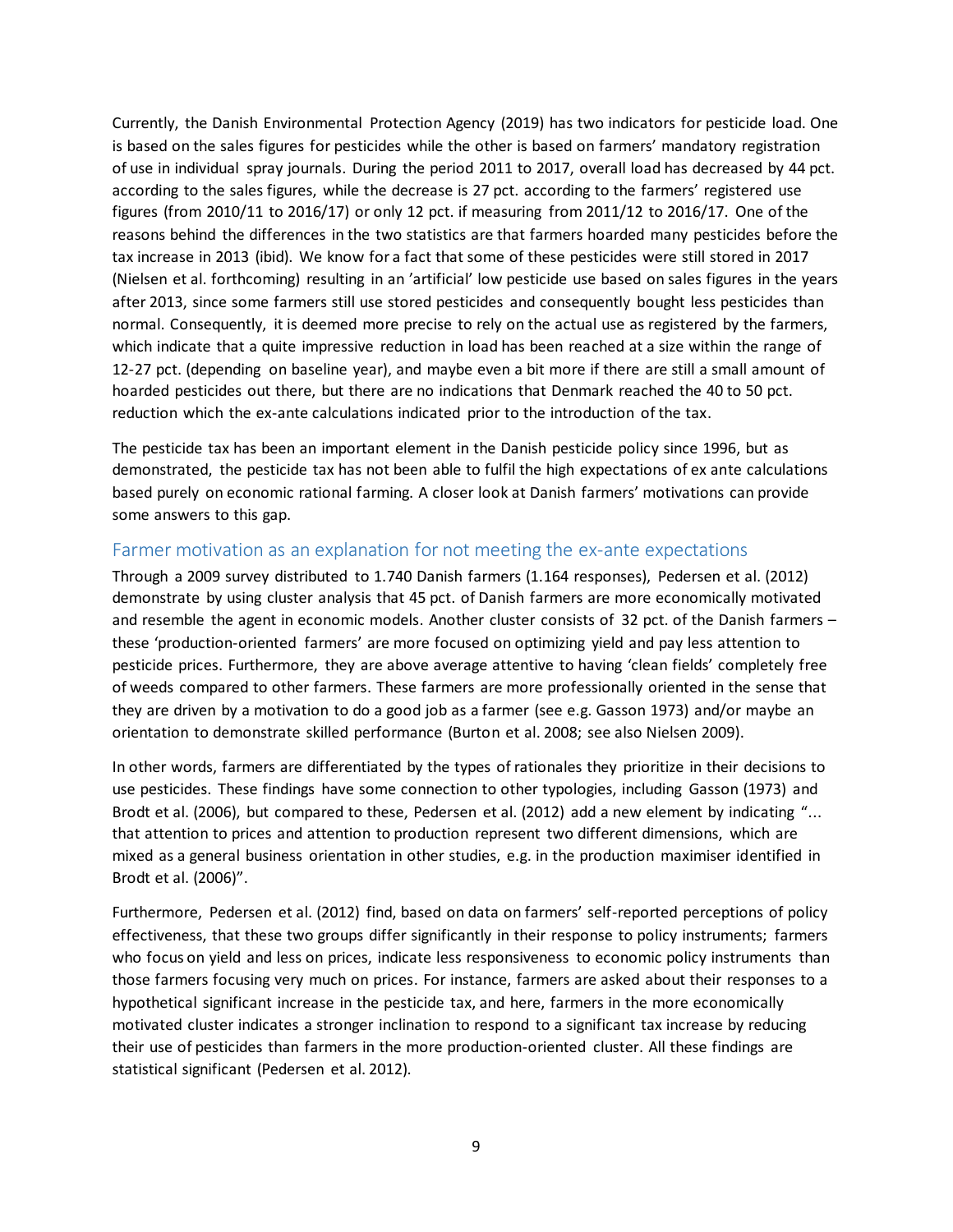Based on these findings, it does not come as a surprise that the 1996/1998 tax apparently faced problems in delivering the results expected in ex ante calculations, since a large group of the farmers are not highly motivated by changes in pesticide prices. Based on statistics on the development in pesticide use, the assessment in Pedersen et al. (2015) is that the tax only had a small effect on pesticide use, at best. Another economic instrument in Danish pesticide policies in the 2000's, subsidies for pesticidefree-buffer zones – a voluntary policy instrument with economic incentives - experienced similar problems in living up to predictions on effect in ex ante economic analyses, since uptake of this scheme was lower than predicted in ex ante assessments (Pedersen & Nielsen 2017). To underline the point, Pedersen et al. (2012) also find when asking about other types of market-based instruments that farmers in the production-oriented cluster are less likely to reduce pesticide use through their responses to other hypothetical market-based instruments as tradable pesticide quotas and subsidy schemes.

Ørum (2003) and Ørum et al. (2008) analyse the lack of effect of the 1996/1998 tax and finds that despite the fact that it would have been economically rational for the farmers to lower their pesticide use to a level similar to the objectives in the Danish pesticide policy, the economic outcome at farm level would not have changed much and therefore a stronger price signal was probably needed through e.g. a higher pesticide tax or pesticide quotas to get substantial effects through behavioral changes. The advice on stronger price signals was followed by the Danish government in 2013, when the pesticide tax was reformed and increased substantially with more than a doubling of the tax rates on average, and multiple times for those pesticides with the highest environmental loads, since the tax design was changed and the tax on each pesticide was now dependable on that specific pesticides environmental load. As described above, the tax has led to some substantial decreases in pesticide use, but not as high decreases as calculated in ex ante economic assessments before the tax introduction. Danish farmers did not reach a 40 to 50 pct. reduction as predicted ex ante, but might have reached a 12-27 pct. reduction based on the 2017 self-reported figures from the farmers (see discussion above).

Nielsen et al. (forthcoming) analyses the motivation of farmers in an evaluation of the reformed Danish pesticide tax by using the same questions on motivation as in Pedersen et al. (2012) on a sample of 607 farmers. Again, 'ensure greatest crop yield' turns out to be a very important objective for the farmers regarding pesticide use (scores 4.3 on a scale from 1 (not important at all) to 5 (very important)). Overall, the farmers find the objective of ensuring greatest economic outcome the most important, but, as in Pedersen et al. (2012), direct economic considerations in the form of prices on crops and pesticides and costs of bringing out the pesticides scores lower than most other motivations (only 'managing work time' scores lower). Nielsen et al. (forthcoming) cannot – in contrast to Pedersen et al. (2012) – identify statistical significant clusters (one reason for this might be that the sample is substantially smaller than in Pedersen et al. 2012). What this research do show, however, supported by an increasing amount of, in particular, qualitative studies (see above), is that a number of different motivations are at play for the farmers. Farmers are very complex decision-makers and there are differences in their decision-making rationales and this is very likely the reason why it, again, also is difficult to reach the same amount of reductions in pesticide use as predicted in ex ante analyses prior to the implementation of the reformed pesticide tax. Substantial reductions have been reached, but there still seems to be a gap to the ex-ante estimations based on economic rational behavior and it is most likely due to one-dimensional behavioral ex ante assumptions.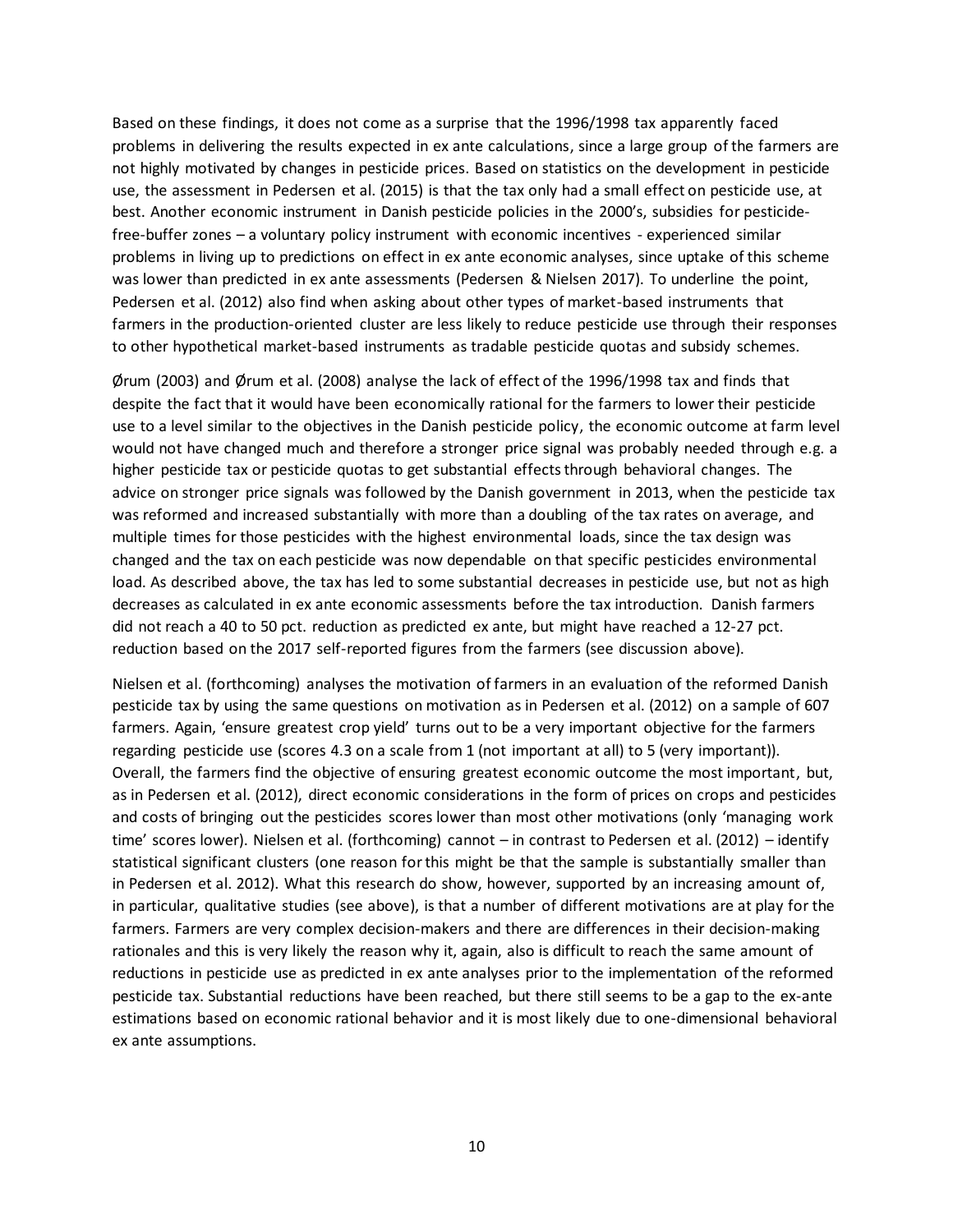## Discussion and conclusion

More than two decades of evidence on the effects of what is probably the world's highest pesticide tax demonstrates that even when analyzing farmers engaged in capital intensive modern farming, which very often are assumed to behave in a business-like manner, we find that ex ante expectations based on economic man are not met for the farmer community as a whole. Many farmers do behave according to economic man expectations, but there is also a large group of farmers with weaker responses to marketbased instruments and a more production-oriented motivation. In other words, the target group is not homogenous and it cannot be assumed that policy target behavior is only driven by self-interest or monetary calculations. Consequently, it comes as no surprise that the Danish pesticide tax, despite some large reductions in pesticide use (or more precisely pesticide load), has not reached the reductions predicted in ex ante economic calculations based on rational economic behavior. These findings support Jordan et als (2013) suggestion to focus more on the causal relationship between policy instruments and outcomes 'on the ground' in the policy instrument literature. More specifically, as we have demonstrated, more research is needed on the development of well-crafted policy mixes that match different motivations in a target group. The research on different types of motivations has been growing since Thaler and Sunstein (2008) published their study, but there is still a need to couple it more explicitly to the policy instrument literature.

Market-based policy instruments like agri-environmental taxes are still often a cost-effective alternative when aiming to change the behavior of a large group of the farmers, but it need supplement with other policy instrument(s). Needless to say, it is not a possibility not to tax those farmers who are less motivated by prices, since this would be deemed unequal treatment of the farmers, and still, from a polluter-pays-perspective, it can be considered fair that these farmers also pay for those negative externalities (pollution) they impose on society, through a so-called Pigouvian tax (xxx) (see also Pedersen et al. 2012). These farmers who to a lesser degree are motivated by prices need motivation for behavioral change through other policy instruments to reduce their pollution though. However, if it comes through introduction of general command-and-control instruments it might be considered unfair by the group of farmers acting more like economic man, since they already changed their behavior. As Gunningham & Sinclair (1999) suggest, it might be a possibility to add voluntary instruments to the policy mix. This type of policy instrument can have a low reliability when used in isolation (Gunningham & Sinclair 1999) and therefore it is essential to obtain knowledge about target group motivation before including this type of instrument in a policy mix. E.g., voluntary agri-environmental subsidy schemes are used widely across the EU, but if there are no other incentives as part of the design than the economic, these types of instruments are not likely not to appeal to those farmers that are less responsive to economic instruments. To target these farmers, which e.g. are more production-oriented, it might be important to include voluntary policy instruments in the mix that allows them to exhibit their farmer skills (Burton et al. 2008; Nielsen 2009). E.g. if farm land is taken out of production farmers can't exhibit their skills on this land, but if they can maintain the land and some production on it, where they can demonstrate farmer skills while using lesser amounts of e.g. pesticides, there might be a potential for policy effects, but still it has to compete with the strong motivation to maximize the crop. Affecting social motivation, where behavior is driven by the desire for social approval, and normative motivation – the morally based duty to comply is not an easy task. Affecting peer group norms in the farming community or individual attitudes is a possibility, e.g. through agricultural advisors, is possible, but can also be very challenging. In Denmark, like in many other countries, many farmers rely on advice from agricultural advisors. However, it is important to be aware that advisors are often not heterogeneous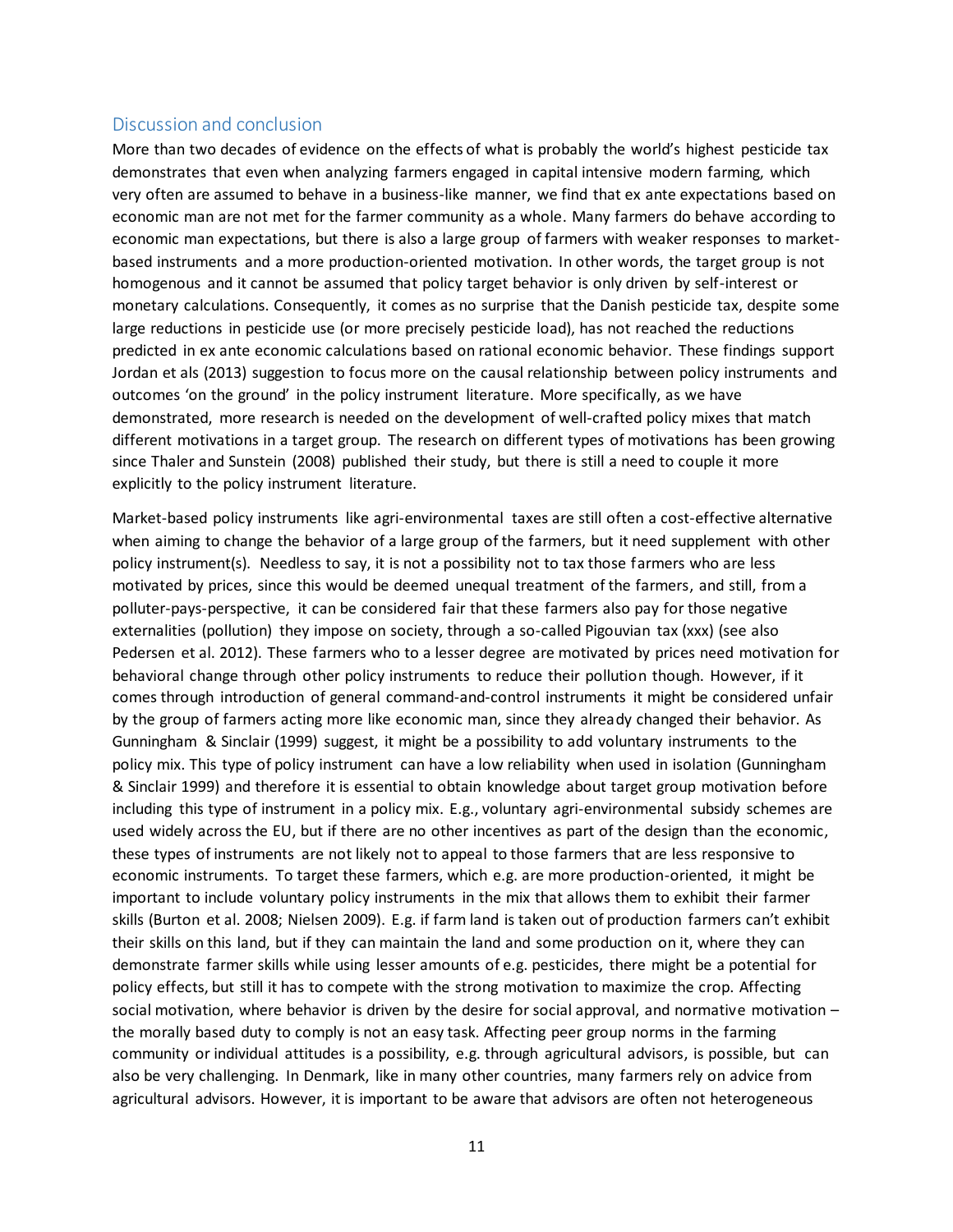either and might e.g. be giving different advices regarding pesticide use based on whether they are independent or supplier-affiliated (Pedersen et al. 2019). Additionally, most farmers (Pedersen et al. 2012) and most agricultural advisors (Pedersen 2019) find that approved pesticides are innocuous for the environment if the label recommendations on the pesticide are not exceeded, what might be a barrier for voluntary instruments to decrease use. There seem to be no obvious solutions, what again underlines the need for more research in this field.

In general, what is needed is more research and focus on developing policy mixes that match multiple motivations in target groups. The discussion above suggests that not only are there different motivations within the primary target, i.e. those whose immediate change of behavior is need to reach the policy objective. To address these different groups, the policy instrument mix literature suggests that at package of complementary instruments is directed towards the primary target group. While this sounds obviously and rather straightforward, our discussion points to the difficulties of designing such a package and there may be a risk that to reach the different clusters within the target group, policy may be counter-productive, that is one instrument may neutralize the effect of the other. Our discussion also suggests that when designing policy mixes, policy makers should broaden their perspective to include what can be called secondary target groups, which are those groups whose behavior needs to change to create conditions for the primary target group to respond optimally to the policy instruments (Daugbjerg, forthcoming). As we argued above, farm advisors can play an important role in persuading farmers to respond optimally to pesticide taxes. A single policy instrument may not work optimally on its own, but may need other instruments to support it. These secondary policy instruments may be directed at other groups who can change the conditions for the primary group to respond optimally. Hence, even when environmental regulation relies on mainly single instrument, there may be a need to support it by secondary instruments [to be expanded and further elaborated].

## References(incomplete)

Andersen, M.S., Dengsøe, N., Pedersen, A.B., 2001, *An Evaluation of the Impact of Green Taxes in the Nordic Countries* (TemaNord 2001:566), Nordic Council of Ministers.

Andersen and Ekins 2009

Bartkowski, B., Bartke, S. 2018. Leverage Points for Governing Agricultural Soils: A Review of Empirical Studies of European Farmers' Decision-Making. *Sustainability* 2018 10(9).

Begg, D., Fischer, S., Dornbusch, R., 1991, *Economics* (3rd edition), London et al.: McGraw-Hill.

Beland, D., 2007. Ideas and Institutional Change in Social Security: Conversion, Layering and Policy Drift. *Social Science Quarterly* 88(1). 20-38.

Christensen, T., Pedersen, A.B., Nielsen, H.Ø., Hasler, B. 2011. Determinants of farmers' willingness to participate in subsidy schemes for pesticide-free buffer zones. *Ecological Economics* 70. 1558-1564.

Dahl, R.A., Lindblom, C.E., 1953. *Politics, economics and welfare: Planning and politico-economic systems resolved into basic social processes*, New York: Harper and Row.

Danish Environmental Protection Agency, 2019. *Bekæmpelsesmiddelstatistik 2019 - Behandlingshyppighed og pesticidbelastning baseret på salg og forbrug* (Orientering fra Miljøstyrelsen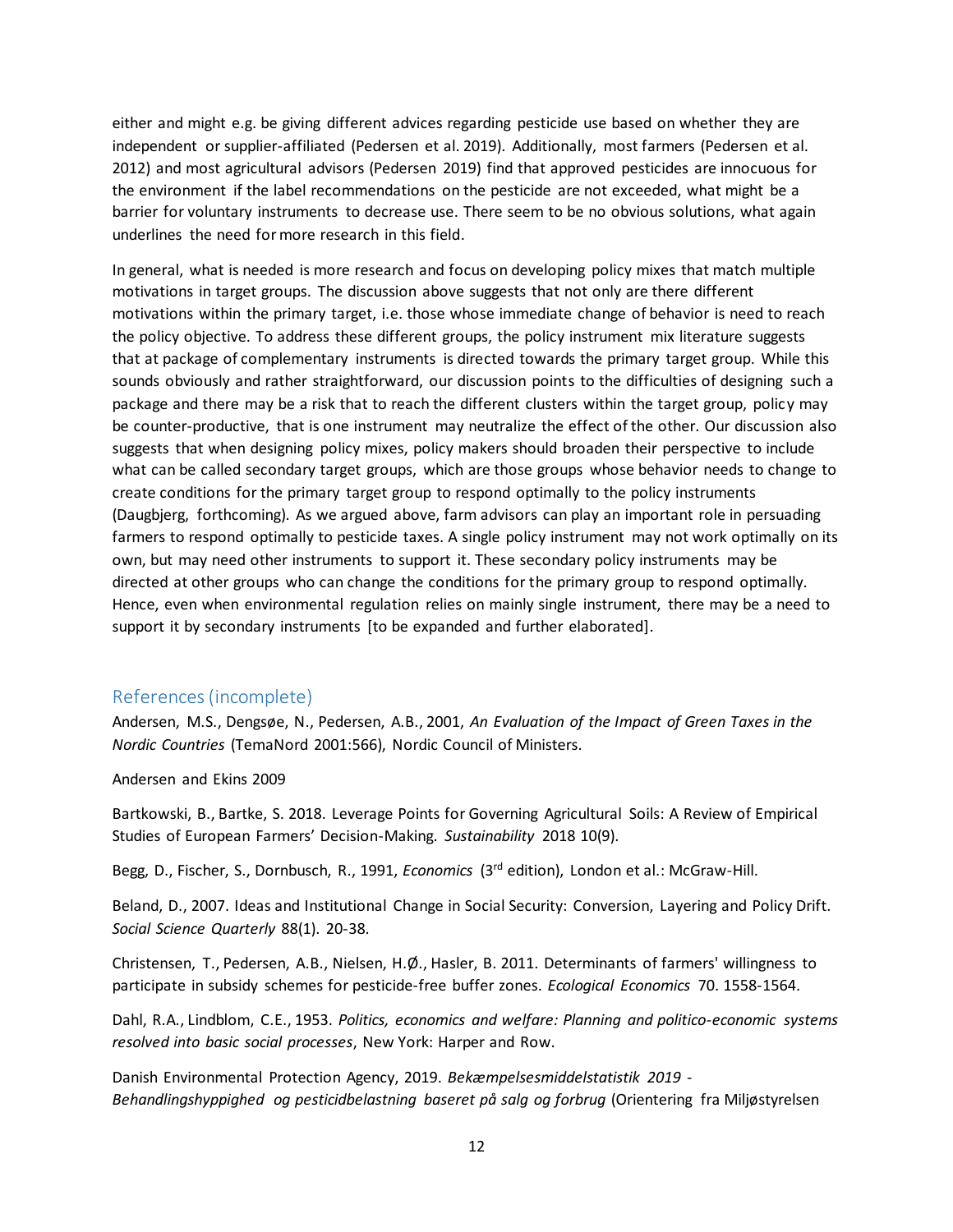nr. 31 2019). Copenhagen: Ministry of Environment and Food, Environmental Protection Agency. <https://www2.mst.dk/Udgiv/publikationer/2019/03/978-87-7038-053-9.pdf> (at 23.07.2019).

Danish Government, 2013. *Beskyt Vand, Natur og Sundhed – Sprøjtemiddelstrategi 2013-2015*.

Daugbjerg C., Pedersen, A.B., 2004, New Policy Ideas and Old Policy Networks: Implementing Green Taxation in Scandinavia. *Journal of Public Policy* 24(2): 219-249.

Danish Competition Authority, 2006 *Konkurrenceredegørelse 2006*, Copenhagen.

Edelman, M., 1964. *The symbolic uses of politics*, Chicago, IL: University of Illinois Press.

Ekins, Paul, 1999. European environmental taxes and charges: recent experience, issues and trends. *Ecological Economics* 31: 39–62

Garforth, C., Rehman, T., 2006. *Research to Understand and Model the Behaviour and Motivations of Farmers in Responding to Policy Changes* (England) (Research project EPES 0405/17), University of Reading.

[http://aoatools.aua.gr/pilotec/files/bibliography/Research%20to%20Understand%20and%20Model%20](http://aoatools.aua.gr/pilotec/files/bibliography/Research%20to%20Understand%20and%20Model%20the%20Behaviour%20and%20Motivations-0702673408/Research%20to%20Understand%20and%20Model%20the%20Behaviour%20and%20Motivations.pdf) [the%20Behaviour%20and%20Motivations-](http://aoatools.aua.gr/pilotec/files/bibliography/Research%20to%20Understand%20and%20Model%20the%20Behaviour%20and%20Motivations-0702673408/Research%20to%20Understand%20and%20Model%20the%20Behaviour%20and%20Motivations.pdf)

[0702673408/Research%20to%20Understand%20and%20Model%20the%20Behaviour%20and%20Motiv](http://aoatools.aua.gr/pilotec/files/bibliography/Research%20to%20Understand%20and%20Model%20the%20Behaviour%20and%20Motivations-0702673408/Research%20to%20Understand%20and%20Model%20the%20Behaviour%20and%20Motivations.pdf) [ations.pdf](http://aoatools.aua.gr/pilotec/files/bibliography/Research%20to%20Understand%20and%20Model%20the%20Behaviour%20and%20Motivations-0702673408/Research%20to%20Understand%20and%20Model%20the%20Behaviour%20and%20Motivations.pdf) (accessed at 23.08.2019)

Grabosky, P. N., 1994. Green Markets: Environmental Regulation by the Private Sector. *Law and Policy*, 16(4). 419-448.

Gunningham, N., Sinclair, D., 1999. Regulatory Pluralism: Designing Policy Mixes for Environmental Protection. *Law & Policy* 21:1, 49-76.

Gunningham, N., Sinclair, D., 2005. Policy Instrument Choice and Diffuse Source Pollution. *Journal of Environmental Law* 17:1, 51-81.

Hacker, J. S., 2005. Policy Drift: The Hidden Politics of US Welfare State Retrenchment. *Beyond Continuity: Institutional Change in Advanced Political Economies*. W. Streek and K. Thelen (eds.). Oxford, Oxford University Press. 40-82.

Howlett, M., 2018. Matching policy tools and their targets: beyond nudges and utility maximization in policy design. *Policy & Politics* 46:1. 101-124.

Howlett, M., Rayner, J., 2007. Design Principles for Policy Mixes: Cohesion and Coherence in 'New Governance Arrangements'. *Policy and Society* 26:4. 1-18.

Jordan, A., Wurzel, R.K.W., Zito, A.R., 2013. Still the century of 'new' environmental policy instruments? Exploring patterns of innovation and continuity. *Environmental Politics* 22:1. 155-173.

Kirschen, E.S., Benard, J., Besters, H., Blackaby, F,. Eckstein, O., Faaland, J., Hartog, F., Morissens, L., Tosco, E., 1964. *Economic policy in our time*, Chicago: Rand McNally.

L44 1997/1998. *L 44 (som fremsat): Forslag til lov om ændring af lov om afgift af bekæmpelsesmidler og lov om ændring af forskellige punktafgiftslove (Afgiftsforhøjelse m.v.)*.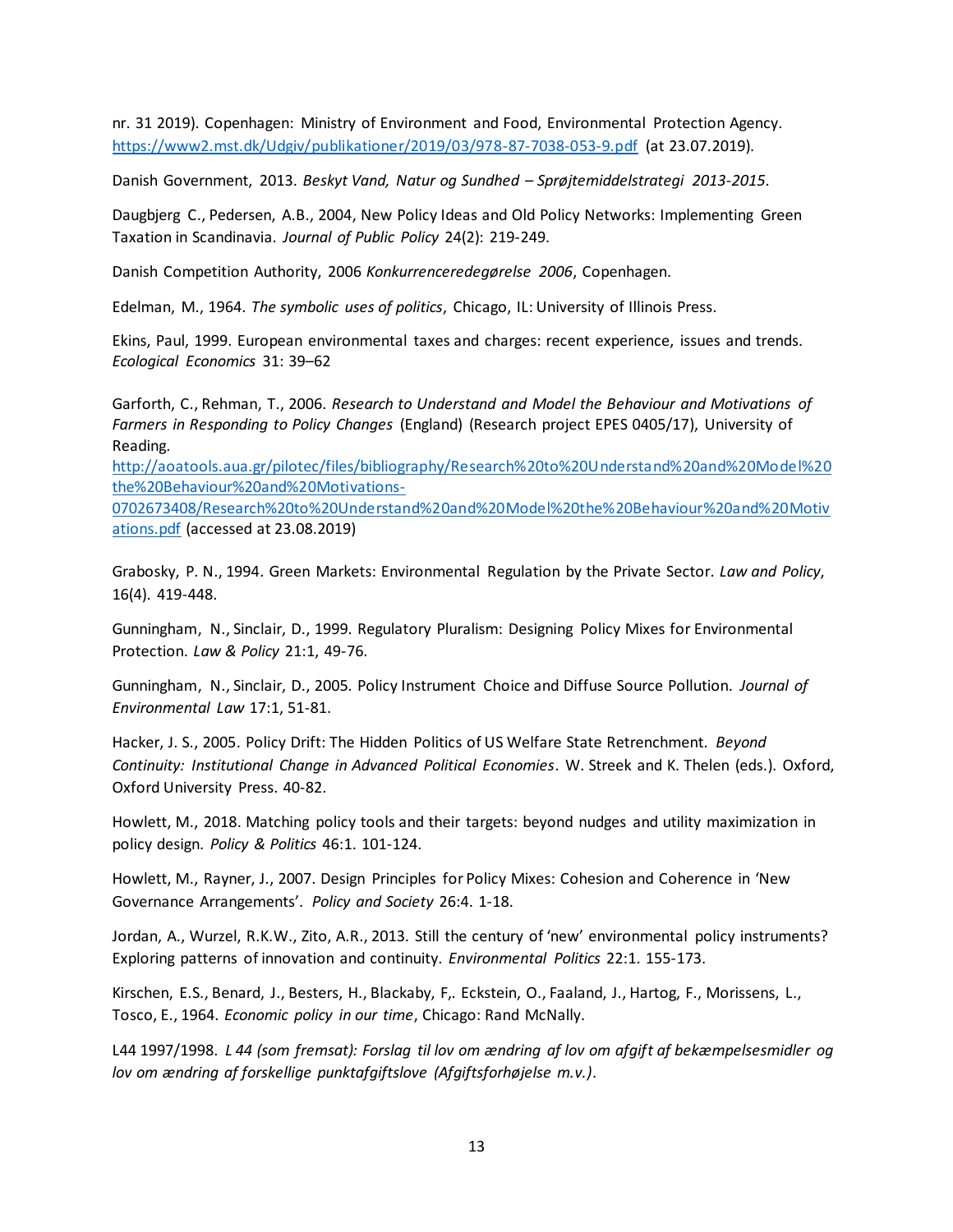Lasswell, H., 1954. Key symbols, signs and icons. L. Bryson, L. Finkelstein, R.M. MacIver, R. McKean (eds), *Symbols and values: An initial study*, New York: Harper and Brothers, pp. 77–94.

Lowi, T.J., 1966. Distribution, regulation, redistribution: The functions of government. R.B. Ripley (ed.) *Public policies and their politics: Techniques of government control*, New York: WW Norton, pp 27–40.

Minister of Taxation, 1995. *Forslag til lov om bekæmpelsesmidler.* Lovforslag nr. L186. Fremsat den 7. marts 1995 af skatteministeren (Carsten Koch).

Nielsen, H.Ø.2010, *Bounded rationality in decision-making : How cognitive shortcuts and professional values may interfere with market-based regulation*, Manchester: Manchester University Press.

Nielsen, H.Ø., Pedersen, A.B., Konrad, M.T.H., Gyldenkærne, S., Hasler, B., forthcoming, *Evaluering af effekterne af den omlagte* pesticidafgift [Evaluation of the effects of the revised Danish pesticide tax], Copenhagen: Danish EPA.

OECD 2001. *Environmentally related taxes in OECD countries. Issues and strategies*. Downloaded in 2003….

OECD, 2007, *Instrument Mixes Addressing Non-point Sources of Water Pollution*, Paris: OECD. [http://www.oecd-](http://www.oecd-ilibrary.org/docserver/download/0207081ec002.pdf?expires=1500992695&id=id&accname=ocid177114&checksum=8D62F51142F976A3419D1DA03ABE309C)

[ilibrary.org/docserver/download/0207081ec002.pdf?expires=1500992695&id=id&accname=ocid177114](http://www.oecd-ilibrary.org/docserver/download/0207081ec002.pdf?expires=1500992695&id=id&accname=ocid177114&checksum=8D62F51142F976A3419D1DA03ABE309C) [&checksum=8D62F51142F976A3419D1DA03ABE309C](http://www.oecd-ilibrary.org/docserver/download/0207081ec002.pdf?expires=1500992695&id=id&accname=ocid177114&checksum=8D62F51142F976A3419D1DA03ABE309C) (downloaded 25.07.2017)

OECD, 2008, *An OECD Framework for Effective and Efficient Environmental Policies - Meeting of the Environment Policy Committee (EPOC) at Ministerial Level, Environment and Global Competitiveness 28- 29 April 2008,* <http://www.oecd.org/greengrowth/tools-evaluation/41644480.pdf> (accessed 23.08.2019).

OECD, 2009, *OECD Environmental Performance Reviews – Finland*. OECD.

OECD, 2010, *Taxation, Innovation and the Environment*, [http://www.keepeek.com/Digital-Asset-](http://www.keepeek.com/Digital-Asset-Management/oecd/environment/taxation-innovation-and-the-environment_9789264087637-en#page4)[Management/oecd/environment/taxation-innovation-and-the-environment\\_9789264087637-en#page4](http://www.keepeek.com/Digital-Asset-Management/oecd/environment/taxation-innovation-and-the-environment_9789264087637-en#page4) (downloaded 12.07.2017).

OECD, 2012, *Water Quality and Agriculture – Meeting the Policy Challenge* (OECD Studies on Water), [http://www.keepeek.com/Digital-Asset-Management/oecd/agriculture-and-food/water-quality-and](http://www.keepeek.com/Digital-Asset-Management/oecd/agriculture-and-food/water-quality-and-agriculture_9789264168060-en#page3)[agriculture\\_9789264168060-en#page3](http://www.keepeek.com/Digital-Asset-Management/oecd/agriculture-and-food/water-quality-and-agriculture_9789264168060-en#page3) (accessed at 25.07.2017).

OECD, 2016. *Debate the Issues: New Approaches to Economic Challenges*, OECD Insights. Paris, OECD Publishing. <http://dx.doi.org/10.1787/9789264264687-en>

OECD & EEA, 2014, *Database on instruments used for environmental policy* . Available at <http://www2.oecd.org/ecoinst/queries/> (Downloaded 03.09.2014).

Pearce, D., Markandya, A., Barbier, E.B., 1989, *Blueprint for a Green Economy*, London: Earthscan Publications Ltd.

Pearce, D. W., 1991. The Role of Carbon Taxes in Adjusting to Global Warming, *Economic Journal* 101, 938–948.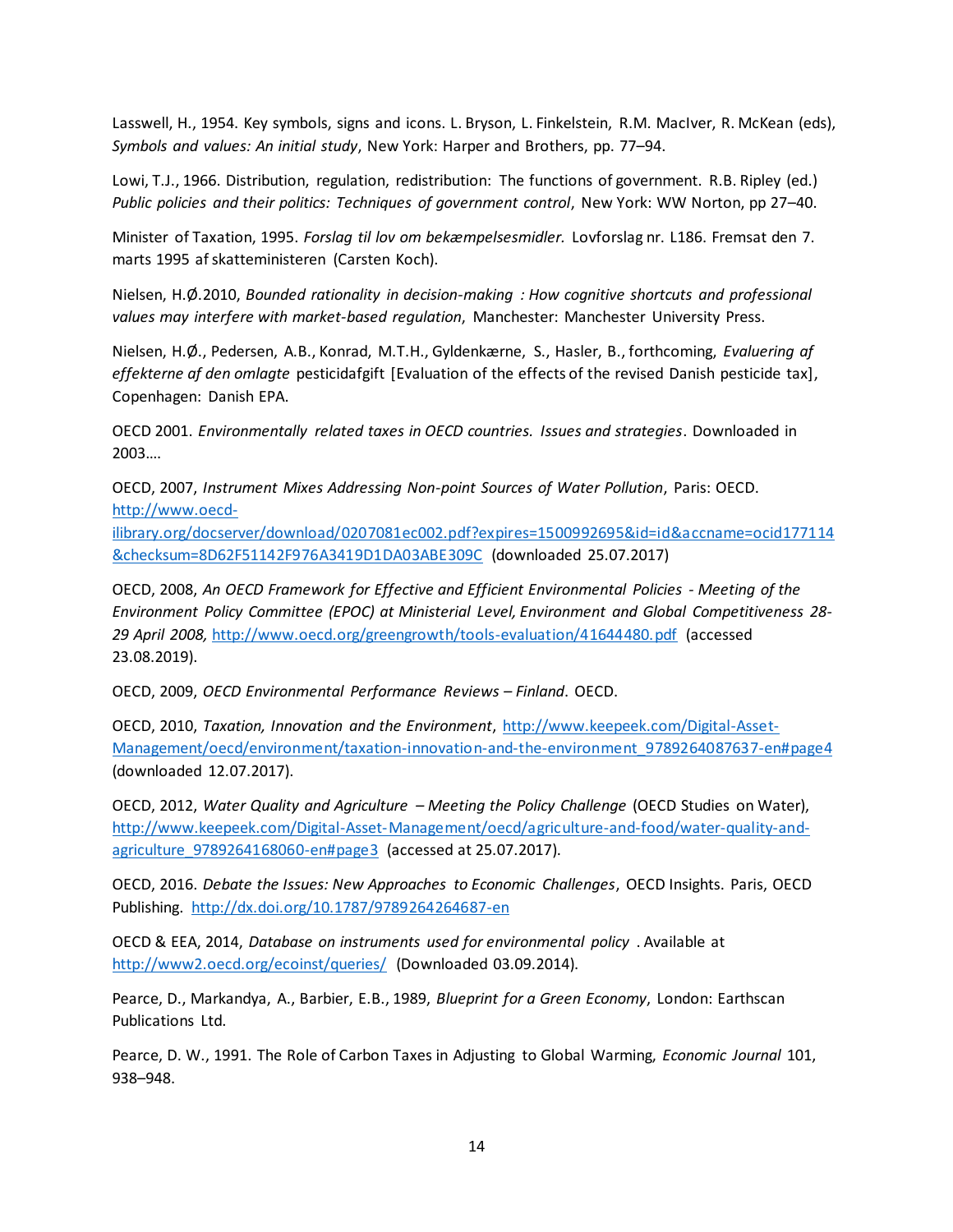Pedersen, A.B., Nielsen, H.Ø., Christensen, T., Hasler, B., 2012. Optimising the effect of policy instruments: a study of farmers' decision rationales and how they match the incentives in Danish pesticide policy, *Journal of Environmental Planning and Management* 55:8, 1094-1110. DOI:10.1080/09640568.2011.636568

Pedersen, A.B., H.Ø. Nielsen & M.S.Andersen, 2015. "The Danish Pesticide Tax" pp.73-88 in M.Lago, J. Mysiak, C.M.Gómez, G.Delacámara, A.Maziotis, *Use of Economic Instruments in Water Policy: Insights from International Experience* (Global Issues in Water Policy 14), Springer.

Pedersen, A.B., Nielsen, H.Ø., 2017. Effectiveness of pesticide policies: Experiences from Danish pesticide regulation 1986-2015, in Coll, M & Wajnberg, E., *Environmental Pest Management – Challenges for Agronomists, Ecologists, Economists and Policymakers*, Wiley. 299-324.

Pedersen, A.B., Nielsen, H.Ø., Christensen, T., Ørum, J.E., Martinsen, L. 2019. Are independent agricultural advisors more oriented towards recommending reduced pesticide use than supplieraffiliated advisors? *Journal of Environmental Management* 242, 507-514.

Rambøll Management, 2008. *Evaluering af Målopfyldelse og Virkemidler i Pesticidplan 2004-2009*. Ministry of Environment [https://www2.mst.dk/udgiv/publikationer/2008/978-87-7052-829-0/pdf/978-](https://www2.mst.dk/udgiv/publikationer/2008/978-87-7052-829-0/pdf/978-87-7052-830-6.pdf) [87-7052-830-6.pdf](https://www2.mst.dk/udgiv/publikationer/2008/978-87-7052-829-0/pdf/978-87-7052-830-6.pdf) (at 22.07.2019).

Schuerhoff, M., Weikard, H.P., Zetland, D., 2013. The life and death of the Dutch groundwater tax, *Water Policy* 15, 1064-1077.

Speck, S., Paleari, S., 2016. *Environmental Taxation and EU environmental policies* (EEA Report No. 17/2016), Copenhagen: European Environment Agency.

Straßheim, H., Beck, S. (eds.), 2019. *Handbook of Behavioural Change and Public Policy*, Edward Elgar.

Svendsen, G.T., Daugbjerg, C., Hjøllund, L. & Pedersen, A.B., 2001, Consumers, industrialists and the political economy of green taxation: CO2 taxation in OECD. *Energy Policy* 29(6): 489-497.

Söderholm, P., 2009, *Economic Instruments in Chemicals Policy Past Experiences and Prospects for Future Use* (TemaNord 2009:565). Nordic Council of Ministers.

Thaler, R.H., Sunstein, C.R., 2008. *Nudge: Improving Decisions about Health, Wealth and Happiness*, New Haven: Yale University Press.

Thelen, K. , 2003. How Institutions Evolve: Insights from Comparative Historical Analysis. *Comparative Historical Analysis in the Social Sciences*. Mahoney, J. & Rueschemeyer, D. (eds.). Cambridge, Cambridge University Press. 208-240.

UNDP (undated), *Taxes on Pesticides and Chemical Fertilizers,* <http://www.undp.org/content/sdfinance/en/home/solutions/taxes-pesticides-chemicalfertilizers.html> (downloaded at 25.07.2017).

van den Bergh, Jeroen C., J.M, Ferrer-i-Carbonell, Ada, and Munda, Guiseppe (2000). "Alternative models of individual behaviour and implications for environmental policy", *Ecological Economics* 32, 43- 61.